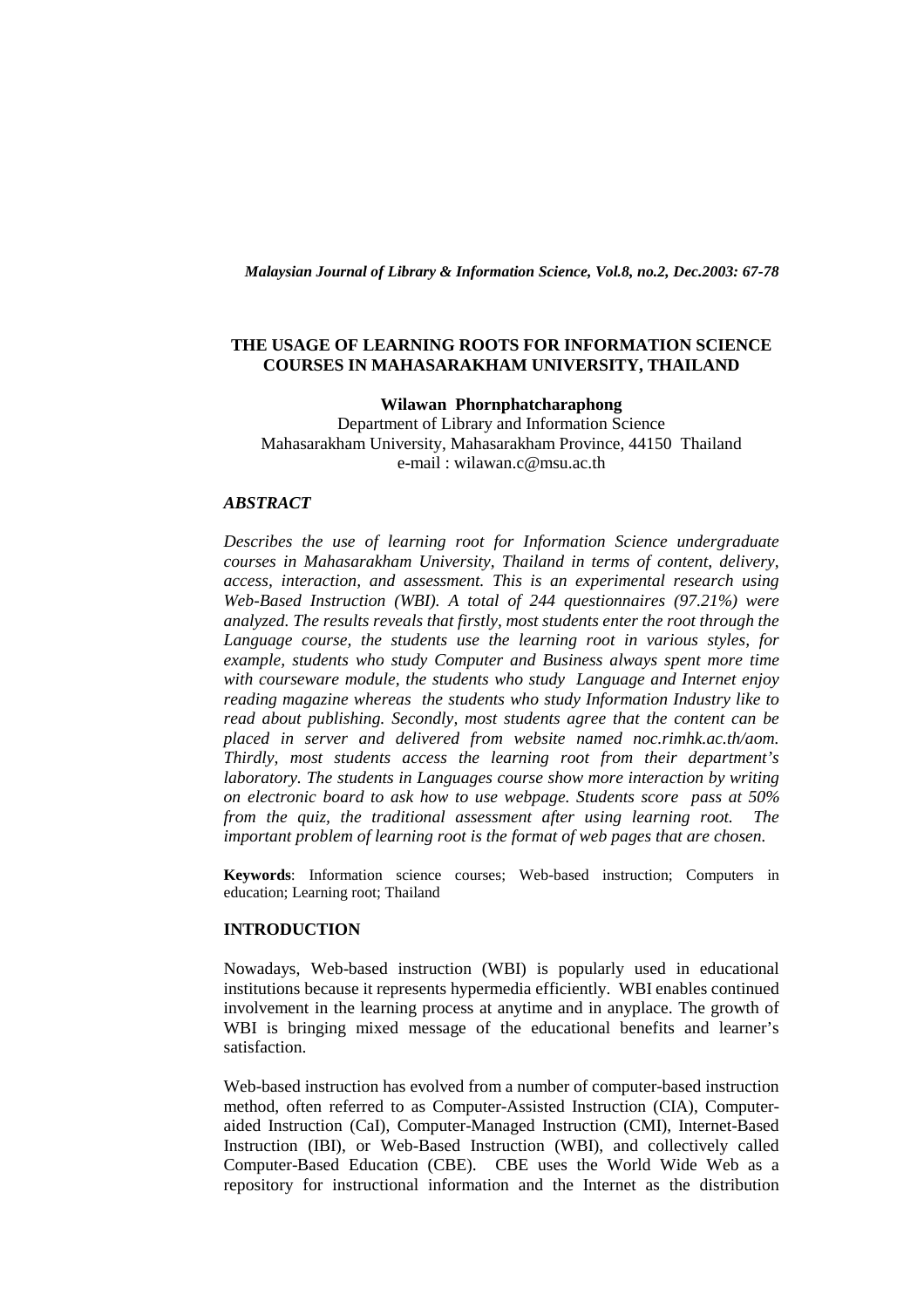channel for that content will be referred to as Web-Based Instruction (WBI) (Mathew and Dohery-Poirier, 2003)

There are four components of WBI are (Roungrong, 2003)

- System : content, hardware, teacher, student
- Assessment : exam, homework, group presentation
- Interaction : e-mail, webboard, chat, conference, e-homework
- Learning root: web sources which give student the lesson content.

Learning root can support the WBI because there are million of webpages devoted to educational purposes, which are increasing and also there are increasing number of institutions seeking new ways to reach more learners (Hill, 2000). Then a lot of web pages will be the best choice of materials for WBI to choose for supporting class learning.

There are several LIS-related courses offered in Thailand. The first is the Information Science Curriculum of Mahasarakham University, Thailand, which integrates information science courses (classic library science) and information technology courses (modern technology). In this programme, students are given the chance to learn in classroom and practice in the department's computer laboratory. The Information Science courses encompass information services, research, language, information management, classification and cataloging, information source, and communication. The information technology courses include computer, office automation, system analysis, database, Internet and networking.

The Department of Library and Information Science in Mahasarakham University, Thailand also maintains their own website with Web-Based Instruction at www.is.msu.ac.th. However, this WBI is not completed because there is only course outline for each subject. The main problem is the lack of people who will assist lecturers to manage the website.

In Thailand, Internet has become important in supporting education and is called Web-based Learning, that means using the WWW to present lessons. The people who develop the Web-Based Instruction are instructors or anyone who is interested in technology. There are three styles of WBI in Thailand (NECTEC, 2003).

- Text Online: A WBI that has text, PDF, PPT files for downloads, for example, www.school.net.th/library
- Low Cost Multimedia Online: A WBI that has animation but do not use web programming and login system, for example, www.nectec.or.th/courseware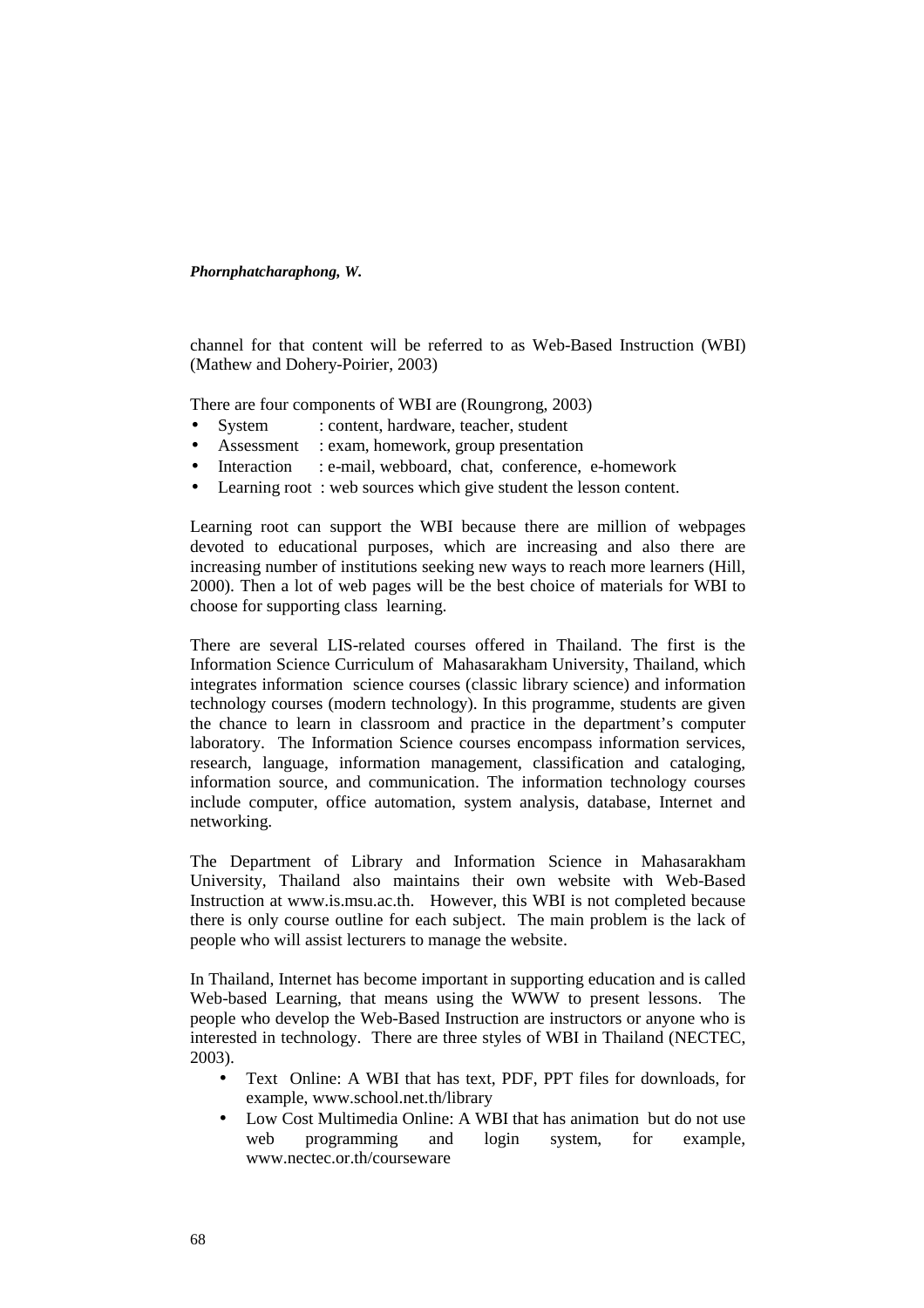• Full Multimedia online: A WBI has multimedia and use web programming and login system for tests and assessments. An example is www.thaiwbi.com

However, the problems faced when developing the WBI in Thailand are identified as:

- Lack of budget, people and support from the head.
- Lack of knowledge about technology.
- Copyright of software and content.
- Lack of appropriate infrastructure
- Lack of a standard for webpage format in the Thai language.

The concept of how learning root can be applied in website research and WBI has been studied by a number of researchers in Thailand. Phaosiri (2003) found that the condition of utilizing library web sites is addition to class learning. The problem of using the website is due to its English content and he stressed the importance of updating the information. Sinthuphong (2000) found that most websites of the Governmental University libraries have plain layout and use thick letter for the agency's name. Frames are used in presenting information and various colors are used as the background. Multimedia and Interactive technology are rarely used.

Sasoda (2002) found that most undergraduate students used the information in text format. Most students use computers in Internet shop. The problem with WWW services is that the information did not meet their information need, as there were too many advertisements on web pages. Most students selected information by considering authors associated with government organizations. Liamthaisong (2003) and Wanpan (2003) designed an instrument as Web- Based Instruction programme and found that learners decreased their learning retention. The learners had satisfaction after learning. So, instructors are able to design an instruction programme by presenting contents through WBI but they must adhere to the correct principles of design.

This paper attempts to describe the development of a WBI learning tool and the user feedback after using the tool. There are two parts this research: (a) designing webpage with learning roots and (b) the survey of using the learning root.

# **THE DESIGN OF WEB- BASED INSTRUCTION (WBI)**

Leaning root, a part of WBI, is the webpage source which gives the lesson content. Because of this meaning, the researcher begins by designing a webpage that links to 5 courses, Language, Computer, Business, Internet and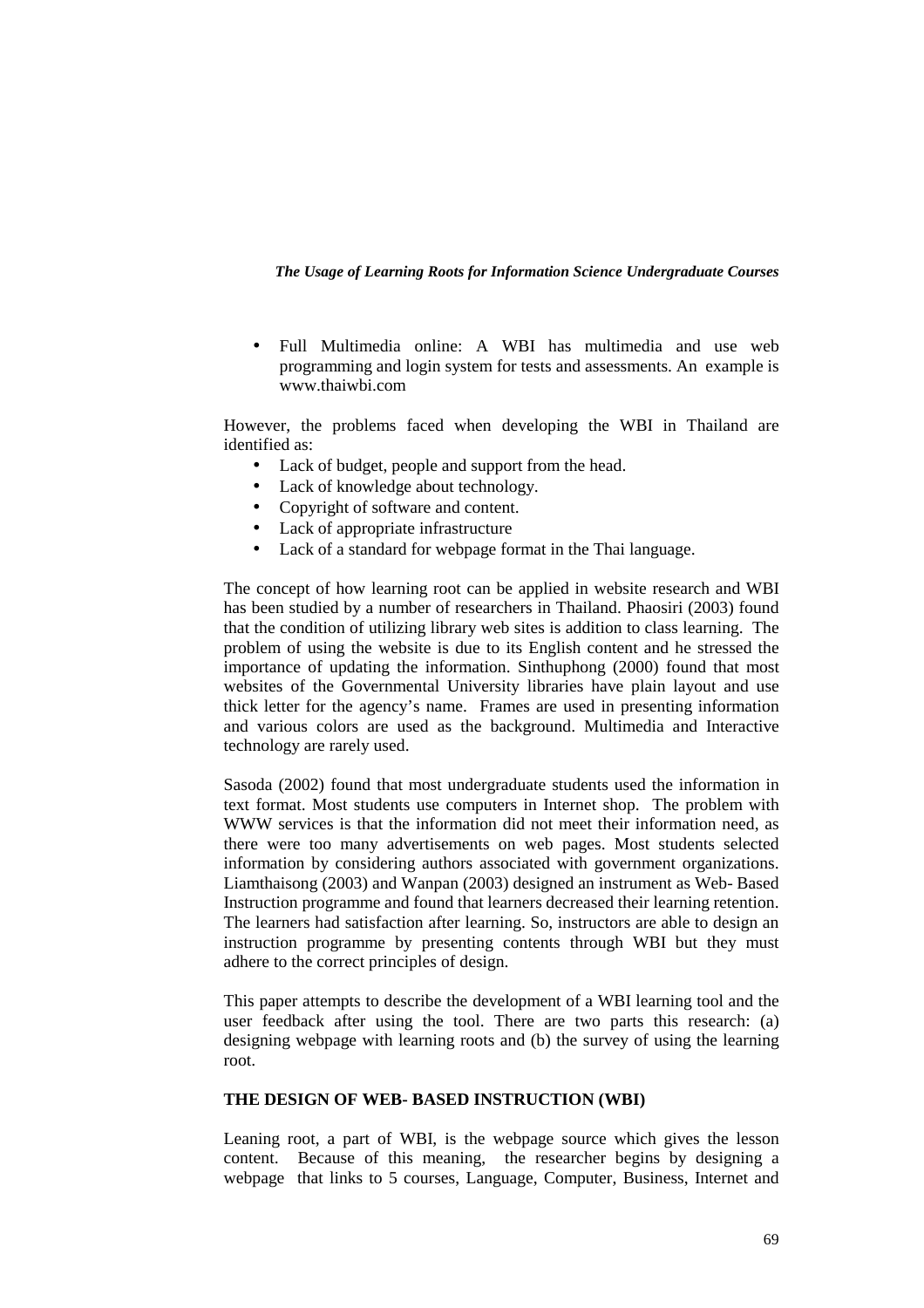Information Industry, and add web pages or learning root that have the content to support each courses. The layout uses the frame technique design the webpage.

The processes of the instrument design used are:

(1) Content: The researcher develops the Webpage by using the web developer in Macromedia Dreamweaver using PHP language, so that many browsers could support this webpage

(2) Delivery: The researcher places content on a server at the college institute which supports PHP language and named of website **noc.rimhk ac.th/aom**  (Figure 1 and Figure 2)

(3) Access: Students who use this webpage can access it through the Internet from anywhere, department's laboratory, dormitory, Internet café, and places which have Internet connection.

(4) Interaction: The researcher provides electronic board in each page to provide an interactive environment so that students could write any comment about the webpage.

(5.) Assessment /Feedback: Assessment is still in the traditional form as the researcher provides the quiz on each webpage.



Figure 1: Main Page of Learning Root (noc.rimhk ac.th/aom)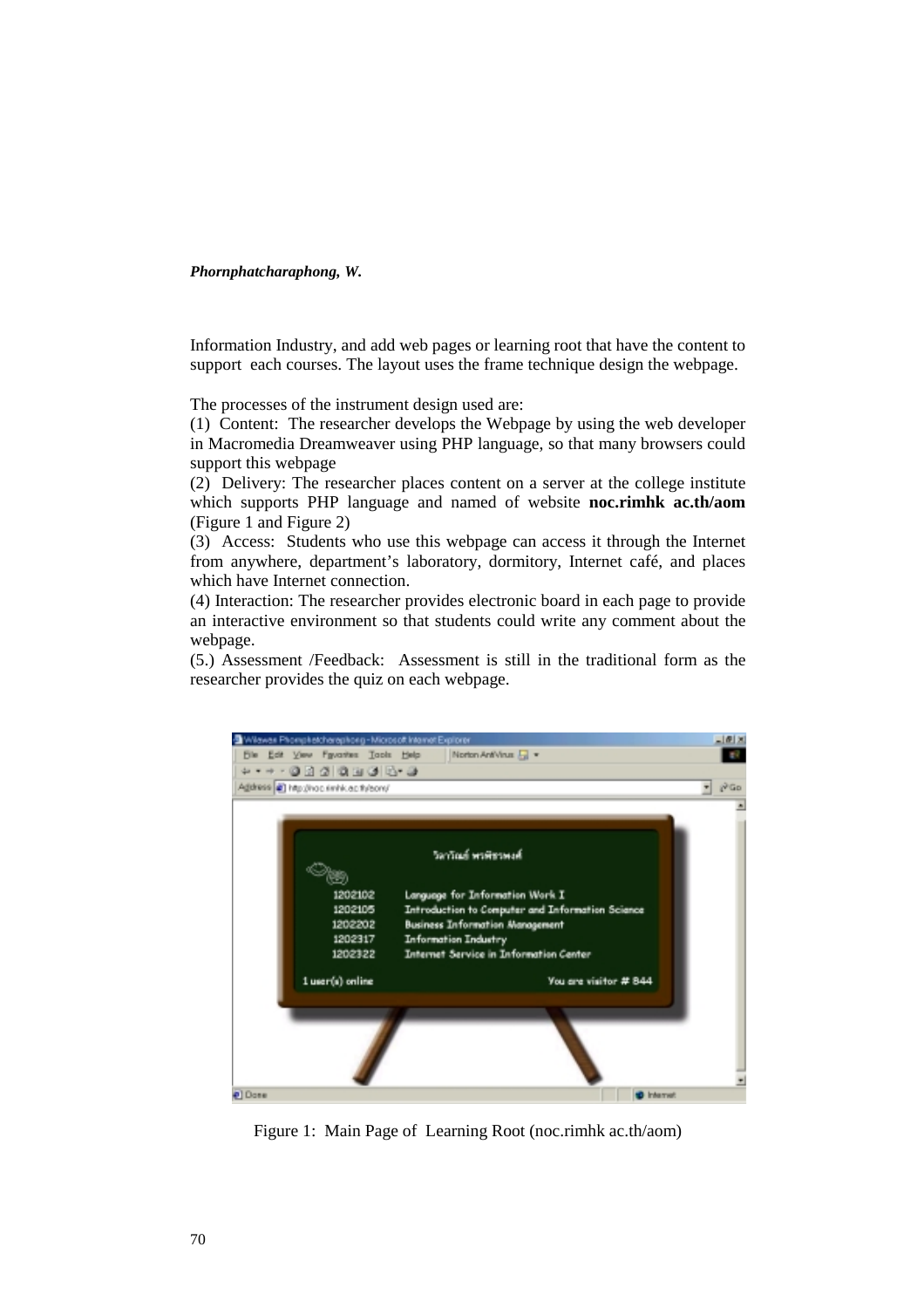

Figure 2: Example of Learning Root in the Business Course

## **USAGE SURVEY**

Survey on using learning root for 255 information science undergraduate students was carried out in 2003.The respondents are information science undergraduates of Mahasarakham University, Thailand who are studying in Semester 1 of 2003. The respondents are registered for five courses, namely Computer, Language, Internet, Business and Information Industry. These courses comprise both information science and information technology courses (Table 1). However, the usable of questionnaires is only 244 (97.21 %).

> Table 1: Information Science Undergraduates Students in Mahasarakham University, Thailand.

| Course                      | Male     |        | Female   |              | Total    | Total  | $\%$   |
|-----------------------------|----------|--------|----------|--------------|----------|--------|--------|
|                             | Surveyed | Usable | Surveyed | Usable       | Surveyed | Usable |        |
| Computer                    | 19       | 19     | 58       | 55           | 77       | 74     | 96.10  |
| Language                    | 19       | 19     | 58       | 56           | 77       | 75     | 97.40  |
| Internet                    |          | 3      | 24       | 23           | 27       | 26     | 96.30  |
| <b>Business</b>             | 15       | 15     | 52       | 51           | 67       | 66     | 98.51  |
| <b>Information Industry</b> | $\Omega$ | 0      | 3        | $\mathbf{z}$ | 3        | 3      | 100.00 |
| Total                       | 56       | 56     | 195      | 188          | 251      | 244    | 97.21  |

The questionnaire is given to respondents after they use the webpage which have learning root. There are three parts in the questionnaire comprising background of Information Science undergraduate students, their computer and Internet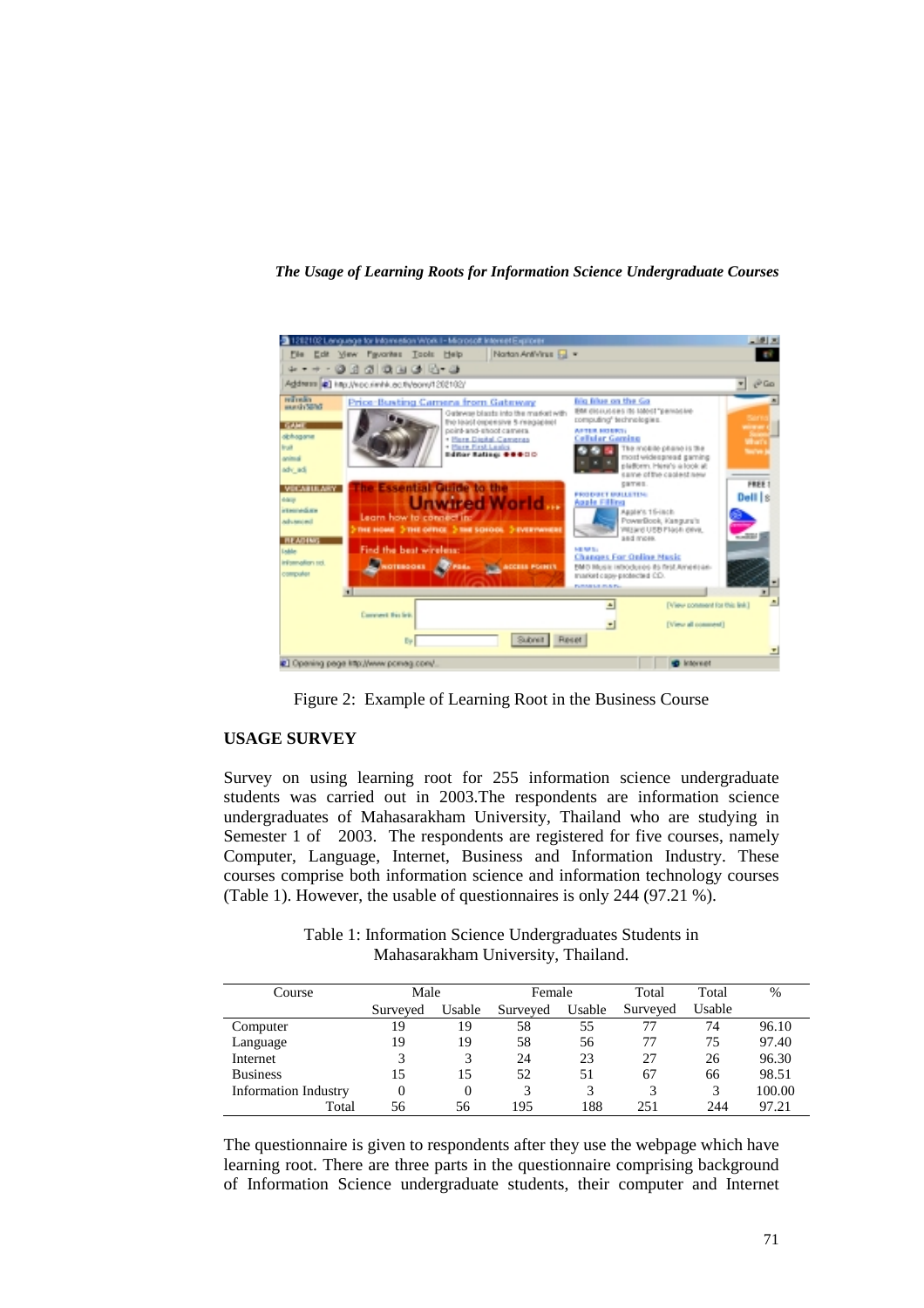skills: Usage of learning root, content, delivery, access, interaction and assessment; and problems as well as suggestions and attitudes towards using learning root.

# **ANALYSIS AND DISCUSSION**

## **(a) Computer Skills Among Information Science undergraduate students**

Most information science undergraduates begin use computer when studying in high school (84.43%) (Table 2). In Thailand, there is computer curriculum in high school and most schools have their own computer laboratories. Most students use Windows and the application widely used is Microsoft word (89.75%). Other word processing software is used are CW, and RW.

| Education         | Male | Female | $N = 244$ | $\%$   |
|-------------------|------|--------|-----------|--------|
| Primary school    | 6    | 27     | 33        | 13.52  |
| High School       | 48   | 158    | 206       | 84.43  |
| University        | 2    | 3      |           | 2.05   |
| Total             | 56   | 188    | 244       | 100.00 |
| Software          | Male | Female | $N = 244$ | %      |
| Windows (MS word) | 46   | 173    | 219       | 89.75  |
| Dos(RW, CW)       | 10   | 15     | 25        | 10.25  |
| Total             | 56   | 188    | 244       | 100.00 |

Table 2: Experiences of Computer Skills and Using Software

#### **(b) Internet Skill**

Most information science undergraduates begin using the Internet when studying in high school (90.98 %) (Table 3). Most students also use the WWW services (67.62%) (Table 4). Most high schools in Thailand have their own computer laboratories and are connected to the Internet. Students also found using the WWW services easy.

Table 3: Experience of Internet Skill by Level of Education and Gender

| Education      |       | Male | Female | $N = 244$ | %      |
|----------------|-------|------|--------|-----------|--------|
| Primary school |       |      |        |           | 2.87   |
| High School    |       | 50   | 172    | 222       | 90.98  |
| University     |       |      |        |           | 6.15   |
|                | Total | 56   | 188    | 244       | 100.00 |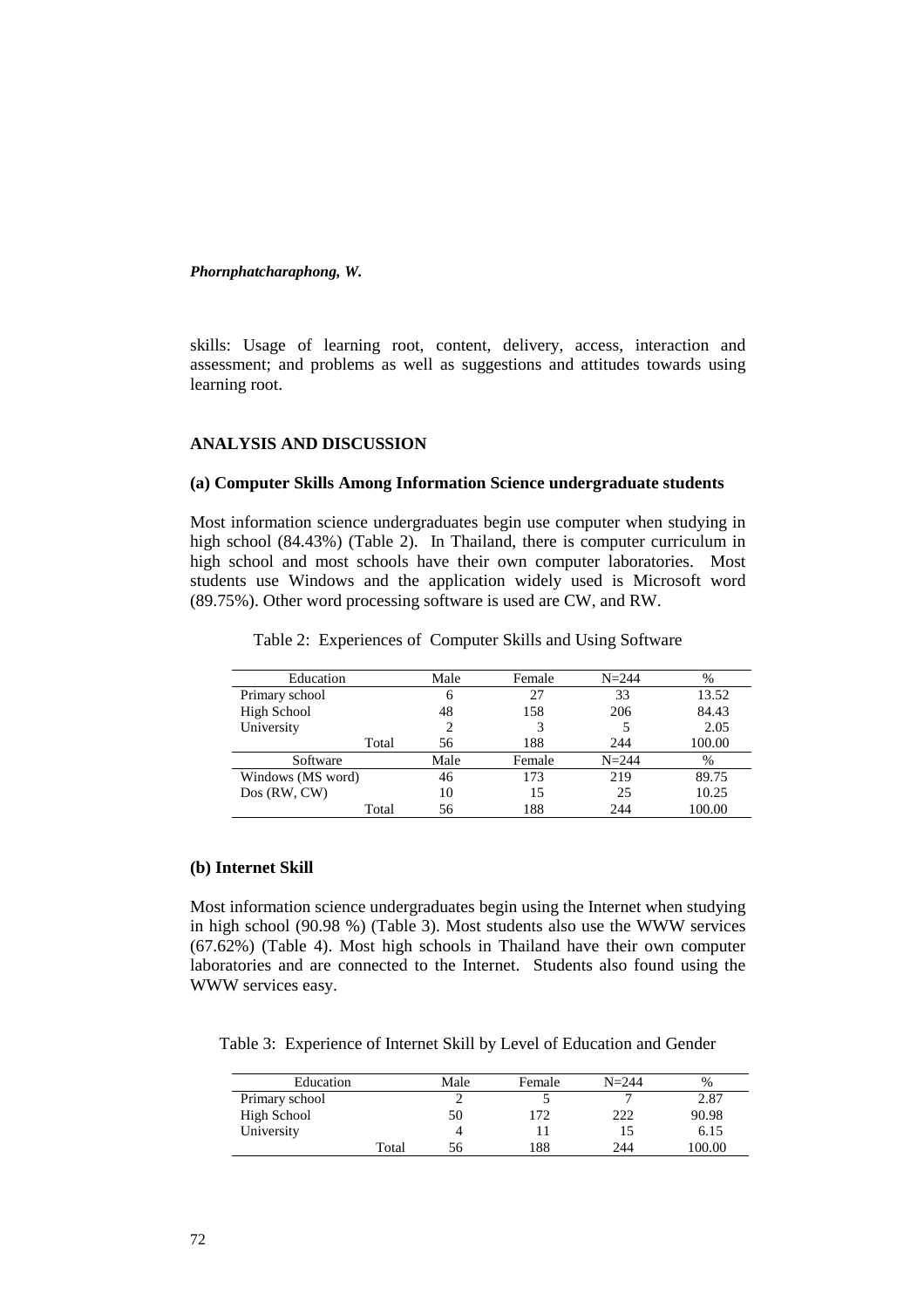| <b>Internet Service</b> | Male | Female | $N = 244$ | $\%$   |
|-------------------------|------|--------|-----------|--------|
| www                     | 39   | 126    | 165       | 67.62  |
| e-mail                  |      |        |           | 12.71  |
| Chat                    | 13   | 35     | 48        | 19.67  |
| Total                   | 56   | 188    | 244       | 100.00 |

Table 4: Types of Internet Services Used by Gender

#### **(c) Usage of Learning Root Contents**

Five courses are used in the research. Most students are registered in the Language course (41.40%) and some are enrolled in the Computer (26.80%) and Business course (17.52%) (Table 5). More students are registered in the Language and Computer courses because they are core (compulsory) courses.

|  |  | Table 5: Students Enrolment in Sample Courses |
|--|--|-----------------------------------------------|
|--|--|-----------------------------------------------|

| Course                      |       | $N = 244$ | %      |
|-----------------------------|-------|-----------|--------|
| Computer                    |       | 1,038     | 28.60  |
| Language                    |       | 1,503     | 41.40  |
| Internet                    |       | 283       | 7.80   |
| <b>Business</b>             |       | 636       | 17.52  |
| <b>Information Industry</b> |       | 170       | 4.68   |
|                             | Total | 3,630     | 100.00 |

Most students who study in the Computer course enter the learning root through the courseware (59.54%) (Table 6) because most students know that the assessment will be the quiz, and therefore courseware is generally read.

Most students who study in the Language course enter the learning root through the Magazine (37.13%), as well as the game and vocabulary resources. The magazine contains a lot of stories that they must spent a lot of time to read.

Those who are enrolled in the Internet course enter the learning root through News (42.05%), as well as read courseware and HTML from other books. Similar to those enrolled in the Computer course, most Business course students enter the learning root through Courseware (55.35%) to access the quizzes.

Most students who study Information Industry course enter the learning root through Publishing (34.12%) resources. Table 6 presents the findings.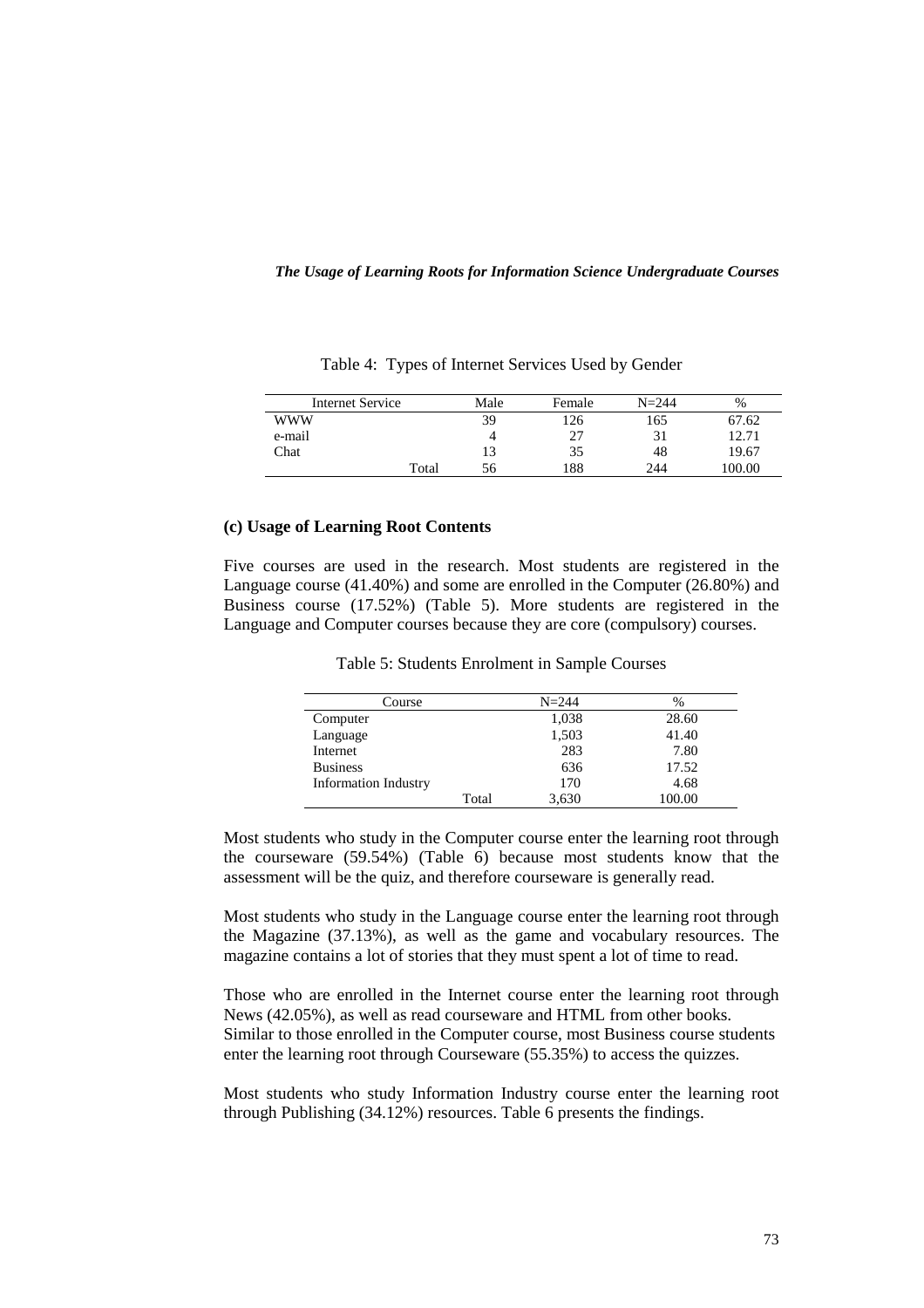| (a) Computer             |       | $N=74$ | $\%$          |
|--------------------------|-------|--------|---------------|
| Magazine                 |       | 197    | 18.98         |
| Courseware               |       | 618    | 59.54         |
| <b>News</b>              |       | 223    | 21.48         |
|                          | Total | 1,038  | 100.00        |
| (b) Language             |       | $N=75$ | $\%$          |
| Magazine                 |       | 558    | 37.13         |
| Game                     |       | 505    | 33.60         |
| Vocabulary               |       | 440    | 29.27         |
|                          | Total | 1,503  | 100.00        |
| (c) Internet             |       | $N=26$ | $\%$          |
| <b>News</b>              |       | 119    | 42.05         |
| Courseware               |       | 95     | 33.57         |
| <b>HTML</b>              |       | 69     | 24.38         |
|                          | Total | 283    | 100.00        |
| (d) Business             |       | $N=66$ | %             |
| Magazine                 |       | 190    | 29.87         |
| Courseware               |       | 352    | 55.35         |
| E-commerce               |       | 94     | 14.78         |
|                          | Total | 636    | 100.00        |
| (e) Information Industry |       | $N=3$  | $\frac{0}{0}$ |
| Publishing               |       | 58     | 34.12         |
| Entertainment            |       | 50     | 29.41         |
| Voice                    |       | 16     | 9.41          |
| Data                     |       | 33     | 19.41         |
| Image                    |       | 13     | 7.65          |
| Total                    |       | 170    | 100.00        |

Table 6: Types of Contents Frequently Accessed by Course Enrolment

## **(d) Language of Resources Preferred**

Most students enjoy using learning root in the Thai language (229, 93.85%) as they believe that hey understand content easily and they can read quickly if they do not have much time. Only a few respondents read contents in English (15, 6.15%)

## **(e) Location of the Contents**

Most students agree that content can be placed in the web server at noc.rimhk.ac.th/aom (243, 99.60%) as they believe that they can follow the content in each website and they can enter any server name. Only one respondent shows disagreement.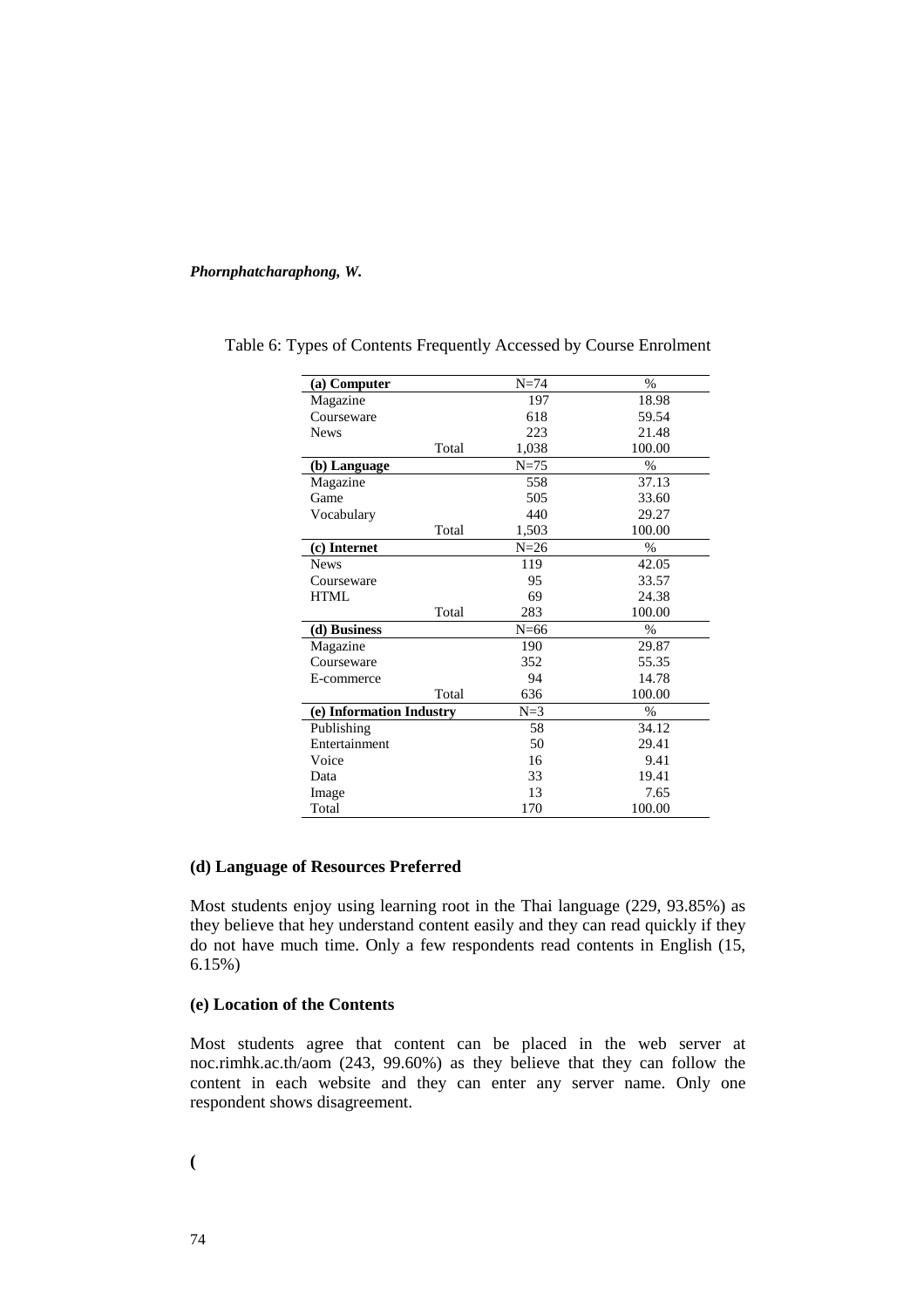#### **f) Location of Access**

Most students access the learning root from Department's laboratory (74, 30.33%) because these students come to class everyday and spent their free time to use the computer in the department's laboratory. Other locations used to access the learning root are from computers at the Computer Centre (64, 26.23%), home (62, 25.41%), Internet Café (26, 10.65%) and Dormitory (18, 7.38).

## **(g) Frequency of Interaction**

More students who study in the Language course indicate interacting more with the learning root (Table 7). The web pages of the Language resources are in English and students frequently write comments about how to read each page. .

| Course                      | $N = 142$      | $\%$   |
|-----------------------------|----------------|--------|
| Computer                    | 52             | 36.62  |
| Language                    | 71             | 50.00  |
| Internet                    | 16             | 11.27  |
| <b>Business</b>             |                | 1.41   |
| <b>Information Industry</b> | $\overline{c}$ | 0.70   |
| Total                       | 142            | 100.00 |

Table 7: Frequency of Interaction with Learning Root by Course Enrolment

#### **(h) Performance on the Quiz Module**

Most students score passes with 50% (70.50% of respondents) when they take the quiz (Table 8), because these students know that they will have quiz from learning root in each course, and hence they study hard till they pass the quiz.

Table 8: Performance on the Quiz Module

| Score            |       | Male | Female | $N = 244$ | %      |
|------------------|-------|------|--------|-----------|--------|
| Less than $50\%$ |       | 19   |        | 77        | 29.50  |
| Pass 50 %        |       | 37   | 135    | 172       | 70.50  |
|                  | Total | 56   | 188    | 244       | 100.00 |

## **(i) Problems When Using the Learning Roots**

Most students face problem with the format (71.31%) of the resources (Table 9). The reason being most web pages became learning root have complex formats, such as having small font size with bright background. Students feel that these formats reduce their level of concentration. However, because of copyright reasons, the researcher cannot change the style of any of the learning root.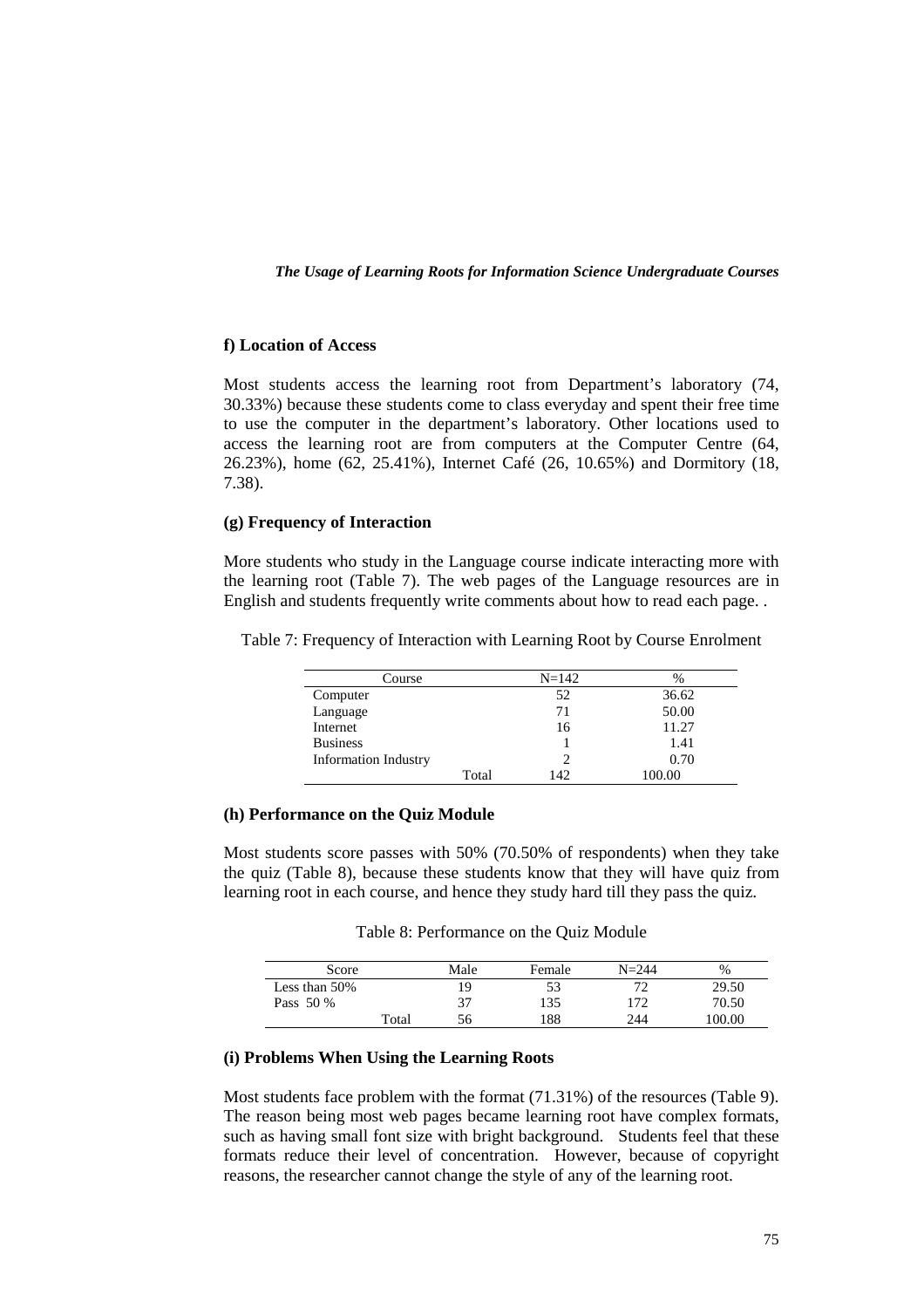| <b>Problems</b> |       | Male | Female | $N = 244$ | %      |
|-----------------|-------|------|--------|-----------|--------|
| Format          |       | 38   | 136    | 174       | 71.31  |
| Content         |       | 18   | 52     | 70        | 28.69  |
|                 | Total | 56   | 188    | 244       | 100.00 |

Table 9: Problems Faced When Using Learning Root

## **(j) General Assessment**

All students feel that the learning root is very useful (100.00 %) because they can read a lot of resources anywhere and at anytime. Moreover, they feel that they can handle easily the content which they learn.

Most students suggest that learning root be adapted in some courses (143, 58.61%) since they want to practise their lesson which they have learned in each semester on their own. About less than half of the respondents (101, 41.39%) made suggestions for the learning root to be used in every course.

# **CONCLUSION**

The WWW allows developers to create link between text and other media not only within an individual document but also between documents riding on any computer in the world which have access to the Web. One approach to using these features for teaching /learning is to create documents which contain hypertext or hypermedia links, so that the learners could follow in a sequence which is often unique to the individual learner. The provision of this kind of facility has provided a number of advantages to learning (Alexander, 2003).

Student need not follow a lock-step regimen to learning but are able to pursue learning in a self-paced manner. There are number of reasons why a teacher might choose Web-based Instruction, which include (Mathew and Dohery-Poirier, 2003):

- It enhances student learning
- Students are given more time to work on their own.
- It reduces repetitive teaching task
- It reduces paper flow and management
- It provides improved instructional material

There are four basic components of WBI, and those are the availability of a system, assessment, interactive and learning root. Learning root helps to support the WBI for courses. In the case study of Mahasarakham Unversity, Thailand, undergraduate students of Library and Information Science show that learning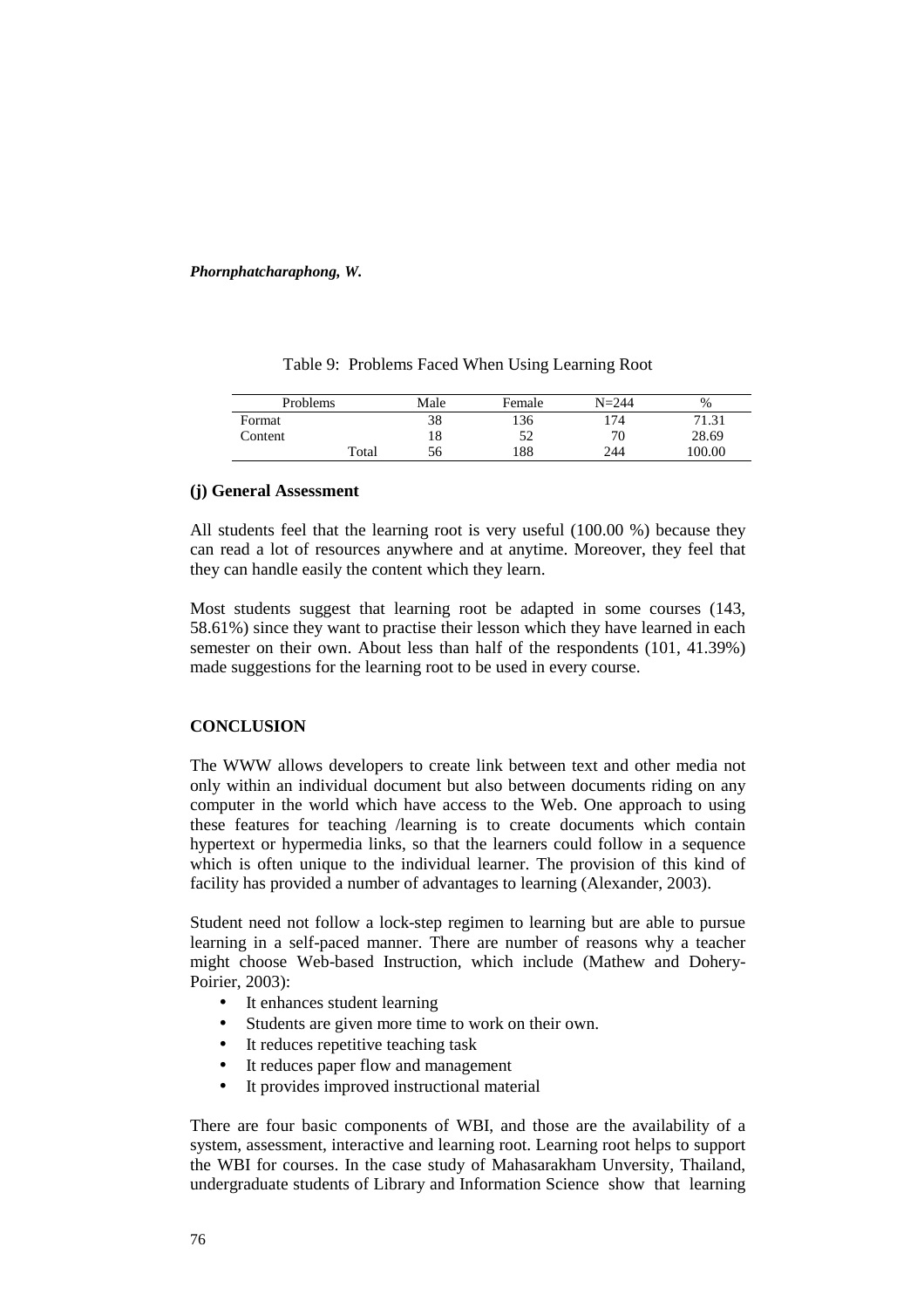root is useful and help them to meet various reading materials, magazine, courseware, news and know the location of information used. However, the problem of learning root is the format, font and background of web pages. Finally, most students believe that learning root is helpful and suggest that more courses should use the learning root approach.

## **REFERENCES**

- Aggarwal, Anil. 2000. *Web-based learning and teaching technologies: opportunities and challenges.* Hershey: Idea group.
- Alexander, Shirley. 2003. *Teaching and learning on the World Wide Web*. Available at http://elmo.scu.edu.au/sponsored/ausweb/auweb95/papers/ edcation2/alexander.
- Hill, Janette R. 2000. Web-based instruction prospects and challenges, In: *Educational media and technology yearbook.* Englewood, CO: Libraries Unlimited.
- Liamthaisong, Khachakrit. 2003. *A comparison of effects of learning from the different structure of Web-based Instruction program for master's degree in educational technology curriculum.* Master thesis of Educational Technology. Thailand, Mahasarakham : Mahasarakham University.
- Mahasarakham University. 2001. *Handbook of undergraduate student.* Thailand, Mahasarakham : Mahasarakham University.
- Mathew, Norman and Dohery-Poirier, Maryanne. 2003. *Using the World Wide Web to enhance classroom instruction*. Available at http://www. firstmonday.dk/issues/issue5\_3/mathew .
- NECTEC. 2003. *Nectec's web based learn on the Internet by NECTEC-Thailand*. Available at http:www.nectec.or.th/courseware/cai/0019.html*.*
- Phaosiri, Ngamphon. 2003. *Conditions and problems of utilizing library web sites services and desirable characteristics of library web sites for state university students in northeast Thailand*. Master thesis of Library and Information Science. Thailand, Mahasarakham : Mahasarakham University.
- Roungrong, Passkorn. 2003. *WBI (Web based Instruction).* Available at http://www.thaiwbi.com/topic/WBI/